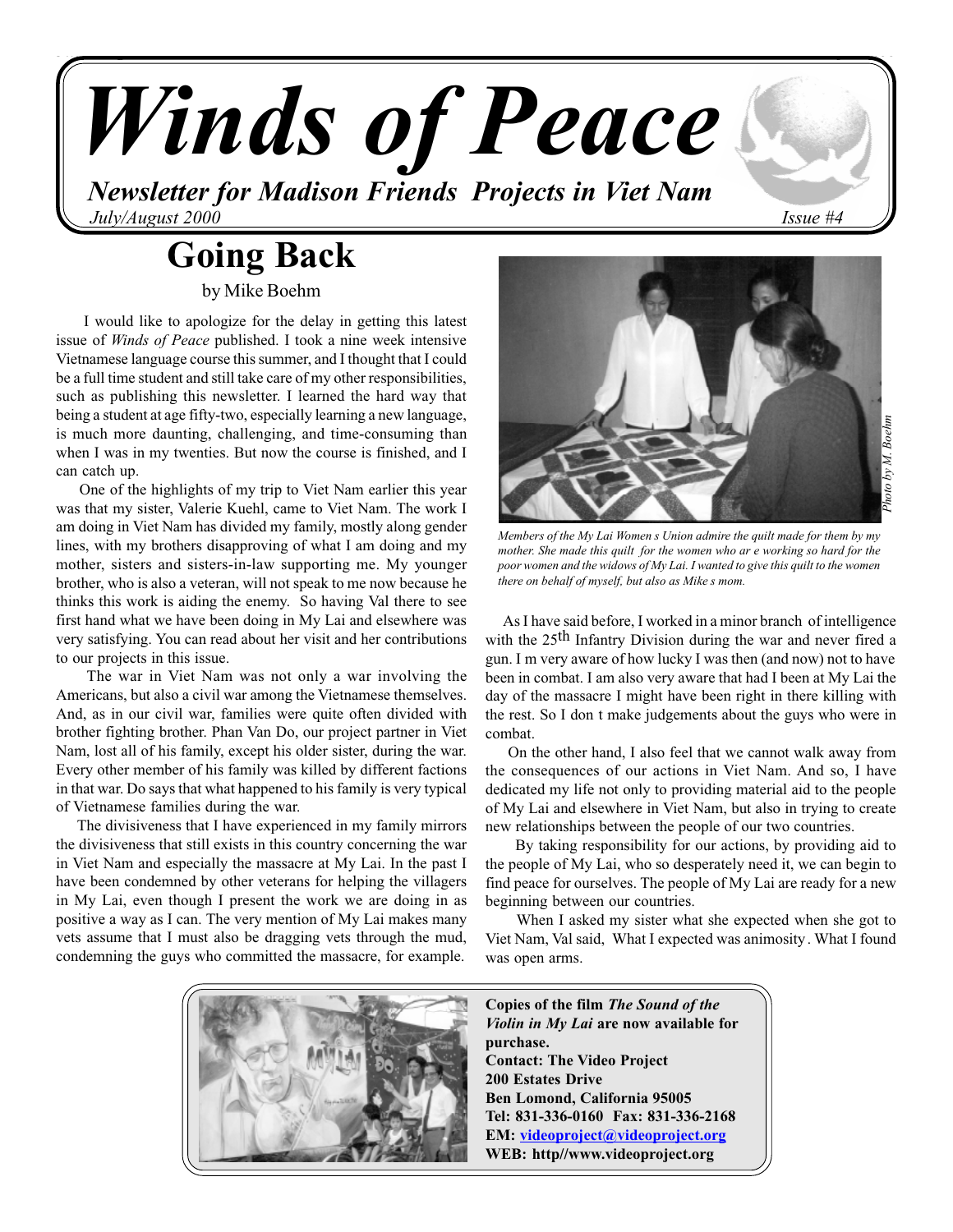#### **Letters**



Photo by Kate Jellema *Photo by Kate Jellema*

*Mrs. Tuyet receives the stone given by the women of El Salvador to the women of My Lai.*

Dear El Salvador Women,

 Quang Ngai women live in a region that was damaged heavily during the past war with many slaughtered villages such as My Lai (Son My), Binh Hoa (Binh Son), Truong Khanh (Nghia Hanh)

 The past years, with the help of the government, Women s Union had many practical and helpful programs to help poor women to overcome war consequences, stabilizing the life. One of which is granting loans, creating work, and increasing the income for poor women. Mr. Mike, representative of Madison Quaker organization, is so zealous in helping poor and single women, who worked hard and used the loan effectively. Thanks to it, many women escape hunger and poverty.

 We depend on Mr. Roy Mike Boehm s introduction. Quang Ngai women see that we and you, El Salvador women, have many similar problems, one of which is that you passed through war like us. Especially, Mr. Roy Mike Boehm presented us a stone picked up in the village where many El Salvador people were slaughtered. The stone is taken care of as a valuable souvenir with the blood and tears of El Salvador women. We understand your suffering and loss, and we believe that you will try to overcome every difficulty in the life.

 Mr. Roy Mike Boehm let us know that El Salvador women are enthusiastic for an opportunity so that Quang Ngai women could visit, communicate, exchange the experience in the work, and establish the friendship with El Salvador women. Thanks for that idea. We are looking forward to meeting with you and believe that, with that meeting, Quang Ngai women and El Salvador women will sympathize and understand each other more.

 We wish you healthy and happy; wish our relationship fully satisfactory in every respect. We are looking forward to meeting you soon.

On behalf of Quang Ngai provincial Women s Union Nguyen Thi Anh Tuyet, Vice-Chair April 20, 2000

2 - 11- 00

Dear Mike,

 We got your letter and newsletter. We also listened to you on radio, and watched you on television. We are so impressed with what you are doing. Also, we are impressed with what you as an individual have accomplished. I know you would say you haven t done it alone. But, I doubt any of it would have happened without your effort.

 I like the way you express the actions of the U.S. soldiers. It could have happened to anyone. I wrote a textbook which I used for teaching psychology (I am retired now). The title tells the main point of the course I was teaching. W ithout You There Is No Me. That is to say that one of the greatest determinants of human behavior is the social situation at the time. In fact, I used Calley as an example, twice.

 I envy your ability to pick up violin playing as quickly as you did. I have tried very hard to play *anything,* with extremely poor results. I was very touched by your music.

 I am enclosing some of the write-ups that followed the visits to Central America. They don t give much for details, but give the general flavor of what was experienced.

 I am also enclosing a short work of Mark Twain s, *The War Prayer*. I thought of it while watching *The Sound of the Violin*. It strikes me as amazing that people s behavior has changed so little since he wrote it. I hope your efforts will bring about some of the needed change.

 Keep up the great work! We are very proud of you and of what you are doing. I hope we can get together sometime, because I know there is a lot more you have to say.

Keep in touch, Lloyd Dlask



**www.mylaipeacepark.com**

2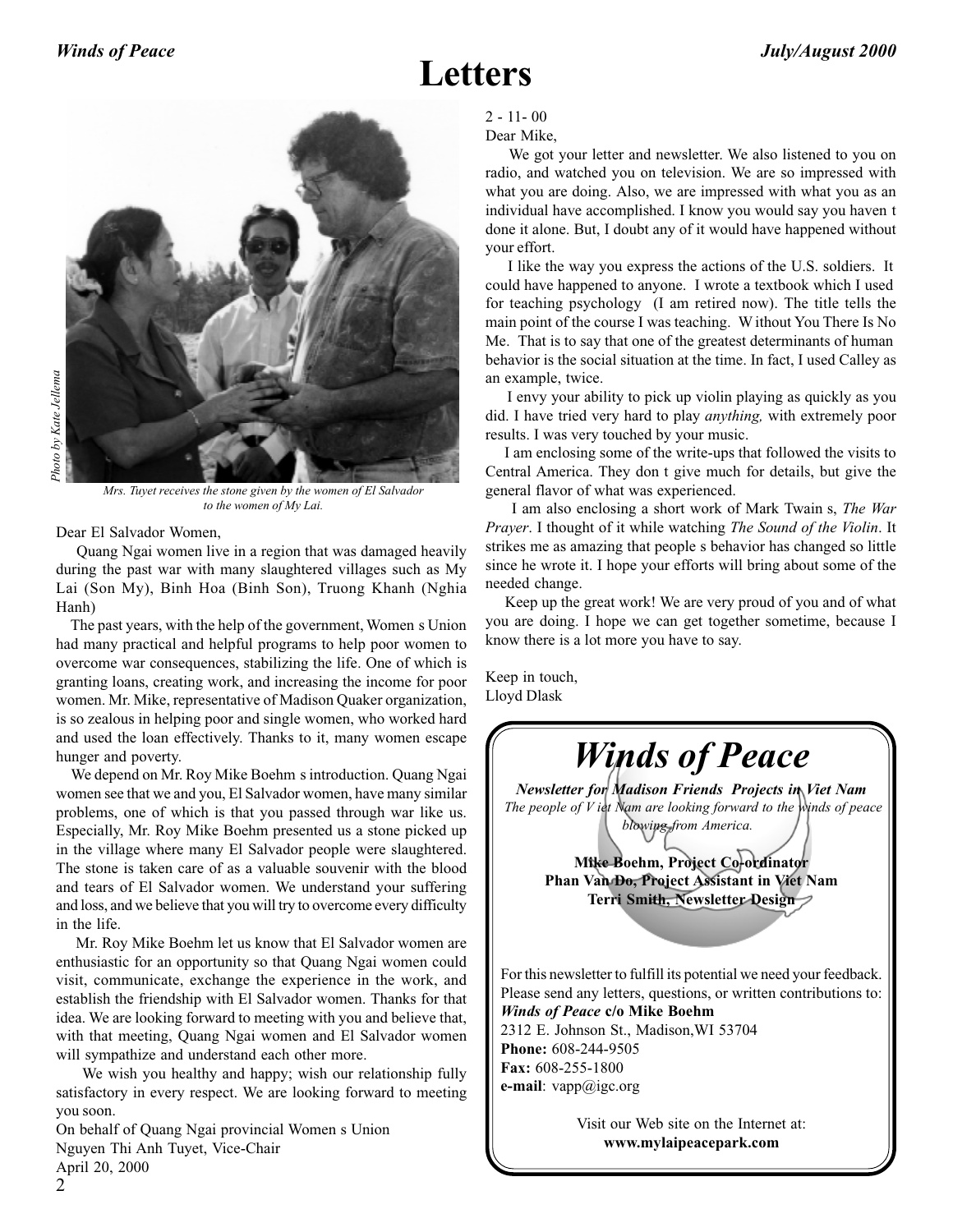# **Letters**

*In keeping with this newsletter s purpose to educate and promote discussion, we will print not only letters which support our work, but also letters critical of this work. We request that all letters be signed by the writer.*

Dear Mr. Mike Boehm,

 You are very nice man, why I said that? It s not mean you are good looking, but you are really a good person, with kindest heart. We are just the human, but some kind of peoples like you can do many thing so greats to help people. Which I can t do even in my dreams.

 I need to say thanks for all the things you have done for My Lai, small village, one part of my country. Your Violin never be forgot in my heart, in my peoples who living My Lai.

 I am so proud to be your friend, wishing your Violin continues send its sweet messages to all kindest heart who living on the earth.

With best wishes, Yours truly, Ngoc Phuong

1<del>2346787878787878787878787878787</del>

Dear Mike,

 Enclosed is a donation to the My Lai Peace Park. This donation is made in honor of the memory of the grandmother of Brian Standing. Please send an acknowledgment to Brian.

Thanks, The Perlman Family

1234567890123456789012345678

June 26, 2000 Mike,

 As a vet of the U.S. Army during the 1960 s I shall feel guilt and shame for the events of that era as long as I live. Please add my contribution to the loan fund. Micro loans to poor people are what is needed in so many developing countries. America s funding of big shot politicians and third world armed forces is a very destructive practice.

In search of World Peace I remain, Sincerely, John Carr



*Children enjoy the beach near My Lai.*

February 25, 2000 Greetings, Mike—

 As I sit reading January 2000 s *Winds of Peace*, I m transported to Viet Nam as two persons, in two eras. Some feelings blur, some blend, others greatly contrast. This time of year intensifies it all.....those anniversaries, you know. The good ones now dilute the bad ones.

 Thirty-three years ago this month, a land mine explosion in the region we called I Corps became the catalyst for a long personal journey of pain, reflection and change.

 A solo revisit to Viet Nam in March of 1995 provided a transfusion of harmony, close affinities and new-found hope.

 Then in early March 1998 came the opportunity to join the wonderful PeaceTrees Vietnam group, working on an extended phase of their ongoing land mine clearance projects. During a bus ride between Hanoi and Ba Vi, you and I had a memorable conversation. We swapped writings, and I learned of the Madison Friends many admirable accomplishments in Song Mai village and in several villages of Quang Ngai Province.

 Thanks to your superb newsletter, I can follow the continuing good work being carried out jointly between the Vietnamese people and the Madison Friends. True reconciliation and mutual respect are deeply felt as each page unfolds—this soothes the soul and illustrates the positive capabilities of humankind. May the winds of peace forever gently blow.

Best wishes, Paul Nichols

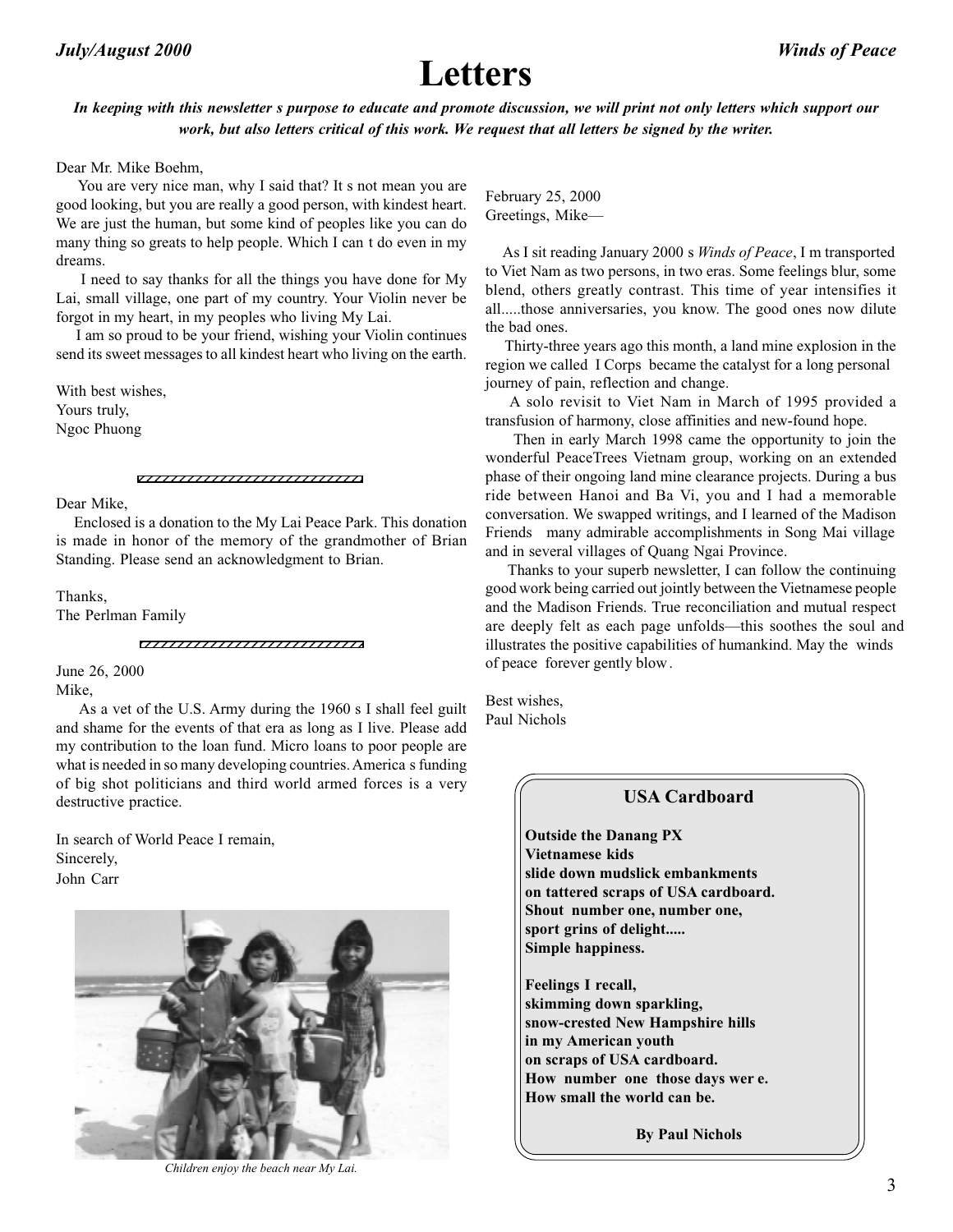## **Val Kuehl s Project and Visit to Viet Nam**

 My sister, Valerie Kuehl, is an emergency room nurse at Sauk Prairie Hospital in Sauk Prairie, Wisconsin, and Hess Memorial Hospital in Mauston, Wisconsin. After hearing about my projects and trips to Viet Nam, she became very interested in collecting and delivering medical supplies to the people of My Lai in the south of Viet Nam and Song Mai village in the north.

 For a year prior to her visit to Viet Nam, Val began gathering medical supplies and soliciting funds for a new well for the Song Mai Maternity Clinic. She started all this on her own. Never having done grassroots fund-raising for Viet Nam before, Val wondered were inspired to make this quilt by the friendship quilt made by our mother for the women of My Lai and by symbolic quilts made for AIDS and other victims.

 A new well had been requested by Mrs. Tong Thi The the year before because 1998 and 1999 had both been very dry years and the existing well, a hole dug in the ground with a rope and bucket for dipping up water, had dried up. The clinic depends heavily on traditional medicine and cures, so they have a large herbal garden in back of the clinic. Whenever the well dried up, they lost many of their medicinal plants. With a new well, they would have a

> secure source of water year round. The projected cost

for the new well was \$700,which included drilling to 70 meters. Because water was reached at 50 meters instead of the predicted 70 meters, enough funds remained to build a new bathroom with the savings. Before this, the clinic bathroom consisted of a wall, in the back of the garden, behind which people went when they needed a bathroom. The new bathroom includes tile walls and floor and running water. The next week we traveled to My Lai,

what kind of reception her project would get. She was overwhelmed by the response she got from her co-workers and her community! Starting as just one individual, she developed this project into a community effort involving family, friends, co-workers from the two hospitals she works at, Sauk Prairie Hospital and Hess Memorial Hospital, and even strangers. Val attributes the positive response to the fact that people realized this aid was going directly to help the people of Viet Nam.

 Val s trip to Viet Nam in February of this year was her first trip overseas, and it did not



*Mrs. Tong Thi The, Vice-Director of the Song Mai Maternity Clinic, with Valerie Kuehl.*

begin very auspiciously. Because of delays in processing my visa, my trip back to Viet Nam was canceled twice, so I was not able to be in Viet Nam to meet her. Val missed every airport connection on the way to Viet Nam due to late flights or cancellations. United Airlines also misplaced her luggage, so she wore the same shirt and pants for six days in Viet Nam. In spite of all this, when I finally arrived, Val remained cheerful and excited about being in Viet Nam.

 *Photo by M. Boehm*

 When Val and I finally met in Ha Noi, we first went to Song Mai village, site of the Vietnamese-American Peace Park. We met with Mrs. Tong Thi The, Vice-Director of the Song Mai Maternity Clinic, to deliver the funds for a new well for the clinic and some of the medical supplies Mrs. The had requested. These supplies included gynecology equipment, nurses uniforms, a warming sheet for newborn infants which was donated by the ambulance crew from Sauk Prairie Hospital, sterile gloves, etc. Val also delivered to Mrs. The a quilt made by her and our mother and signed by her co-workers as a symbol of the personal relationship developing between the staff from Sauk Prairie Hospital, Hess Memorial Hospital and Song Mai Maternity Clinic. Val and her co-workers

where Val delivered more medical supplies. We then visited the Quang Ngai General Hospital to deliver medical supplies and to begin the process of developing a relationship between Hess Memorial Hospital and Quang Ngai General Hospital. After visiting My Lai, Val and I visited Truong Khanh village, site of the Truong Khanh massacre in April, 1969, where we have established our latest loan fund. Because of the isolation of this village, when the children first saw me, they ran away screaming, Monster! Monster! Val was able to overcome their fears by handing out candy (a kindness children around the world understand) that she had brought from Wisconsin for the children of Viet Nam. Being a mother and grandmother, Val was drawn to the children of Truong Khanh, as they were to her. At the same time, it was difficult for her to hear the elder survivors stories of the massacre at Truong Khanh and of their struggles afterwards. Val came to realize that these struggles how the Vietnamese balance their present lives with what they have gone through in the past are the reality of Viet Nam today. Val returned to the states the following week, exhausted but satisfied. She vowed to return, and the next time, I m bringing my husband!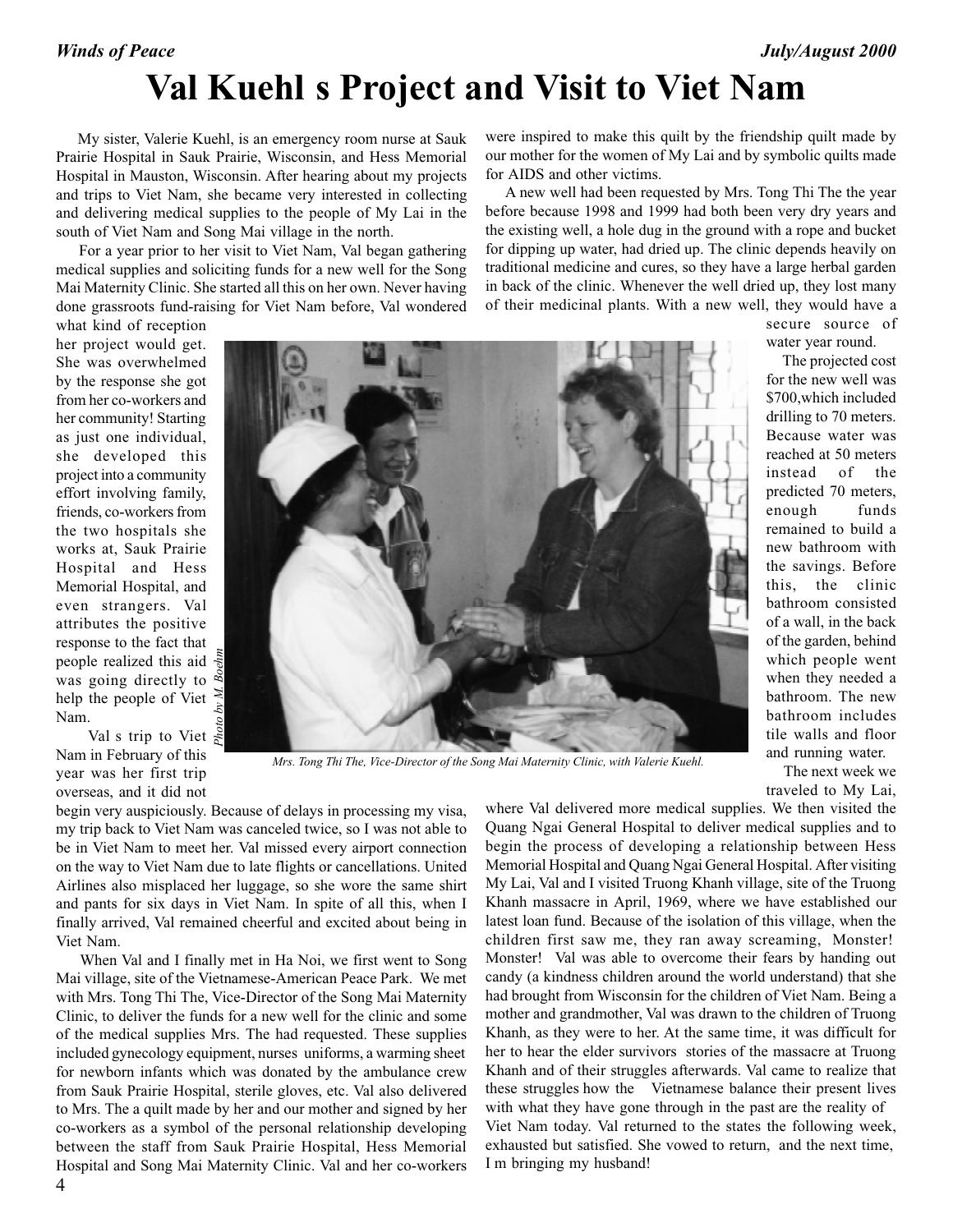#### *July/August 2000 Winds of Peace* **Well Project at Song Mai Clinic, Bac Giang Province**



*Val and Mrs. The look at the existing well, which had dried up because of excessively dry weather. Behind them was the clinic s bathroom.*



*Workers begin drilling the new well.*



*The new water pump pumps water from the well into a holding tank on top of the clinic.*



*Brick masons build the walls for new bathroom.*



*The completed well, holding tank, and bathroom.*



*Mr. Bao, Chairman of Song Mai village, uses the sink in the new bathroom.*

*All photos by M. Boehm.*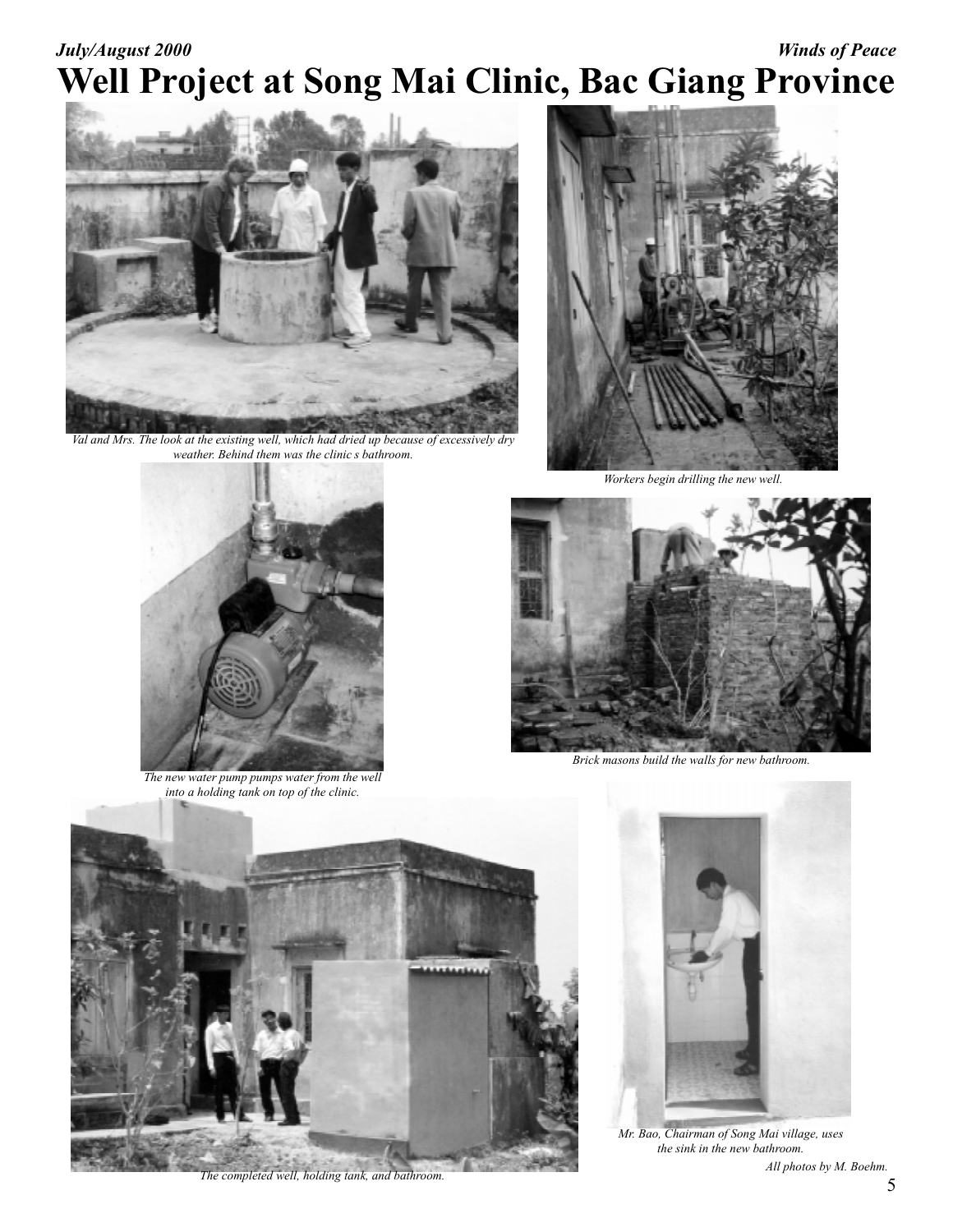## **Projects in Viet Nam sponsored by the Madison Friends (Quakers)**

*The Madison Friends (Quakers) projects are located in two provinces in Viet Nam: Quang Ngai Province in the South of Viet Nam and Bac Giang Province in the north of Viet Nam*



120 women have borrowed money through this fund since its beginning. Pho Khanh village, Duc Pho district, is located on the coast about 30 miles south of My Lai.

**The Nghia An Revolving Loan Fund** was established in May, 1998, with an initial investment of \$2,000. 40 women have received loans through this loan fund. More funds need to be invested in this loan fund soon. Nghia An village, To Nghia district, is located just across the Tra Khuc river from My Lai.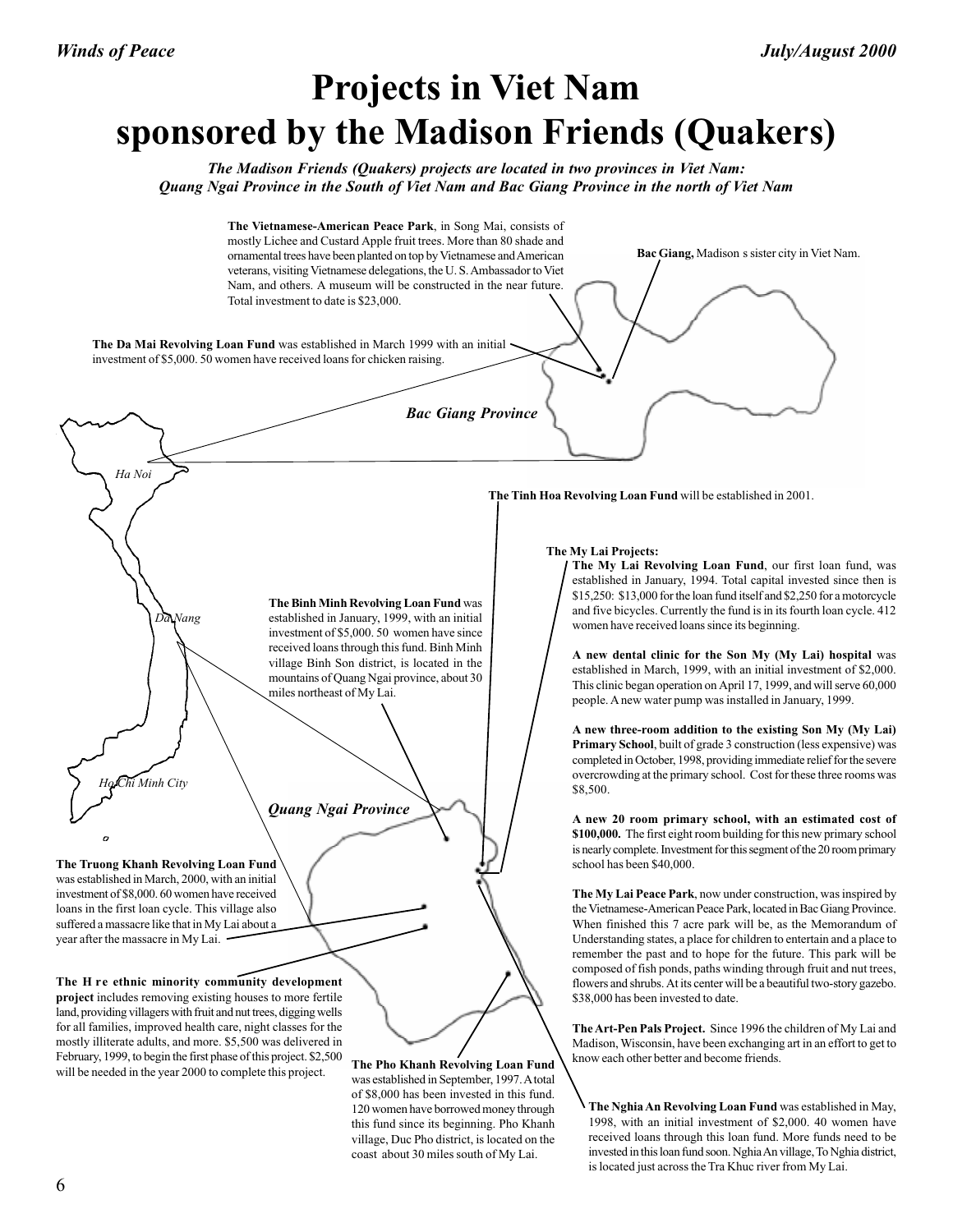# **Loan Fund Profiles**

By Mike Boehm

*In each issue of Winds of Peace, we profile the lives, struggles, and triumphs of women who have received loans through the loan funds established by the Madison Friends (Quakers) in partnership with the Women s Union in Viet Nam.*



*Mrs.Lien, holding the net, and her son, in the water, dug this pond by hand. She used her loan,to stock the pond with Tiger prawn.*

*Photo by M. Boehm*

Photo by M. Boehm

 **Mrs. Doan Thi Lien** was one of the first women to borrow money through the My Lai Loan Fund in January, 1994. With her loan of \$100 she started a business raising Tiger prawn, a kind of shrimp that grows as large as ten inches. She and her oldest son dug a one acre pond by hand, and with funds from her loan she stocked the pond with one-inch prawn. She had a very successful and lucrative harvest. With the profits from that harvest, she paid back her loan and bought prawn for another crop. She also bought a cow from the profits and hired her neighbor to care for it.

 We thought, the Women s Union and I, that she was on her way to more and more success and greater improvement in her life. But then a series of calamities occurred. Her husband developed a long- term terminal illness, her younger son who had a history of mental problems began to get worse, and the second crop of prawn was lost to disease. She lost everything except the mud-walled house she lived in.

 When I met her in March of this year, Mrs. Lien had just taken out another loan to start a mat-weaving business. Her husband had died and her son was still having problems with mental illness, but she was determined to succeed.

State \_\_\_\_\_\_\_\_\_\_\_\_\_\_\_\_\_\_\_\_\_\_ Zip \_\_\_\_\_\_\_\_\_\_\_\_\_\_\_\_\_\_



**I** I/we would like to subscribe to *Winds of Peace*! 4 issues for \$20 **\$** 20.00 (January, April, July, October) Stay informed about Madison Friends Projects in Vietnam; learn more about the history and culture of Viet Nam and Viet Nam today. **I/we would like to support Madison Friends (Quakers) Projects in Viet Nam! \$ \_\_\_\_\_\_** Optional: \_\_\_\_\_ Please earmark my donation for the Vietnamese-American Peace Park \_\_\_\_\_ Please earmark my donation for My Lai Peace Park, My Lai Hospital and My Lai Primary School \_\_\_\_\_ Please earmark my donation for the My Lai Revolving Loan Fund Make checks payable to: Madison Friends Meeting 1704 Roberts Court Madison Wi 53711-2029 Please specify *Winds of Peace*, Projects in Viet Nam, or one of the options on your check.  $Name$ Address  $\overline{A}$ City \_\_\_\_\_\_\_\_\_\_\_\_\_\_\_\_\_\_\_\_\_\_\_\_\_\_\_\_\_\_\_\_\_\_\_\_\_\_\_\_\_\_\_\_\_

Donations are tax deductible. Thank you for your generosity.

7